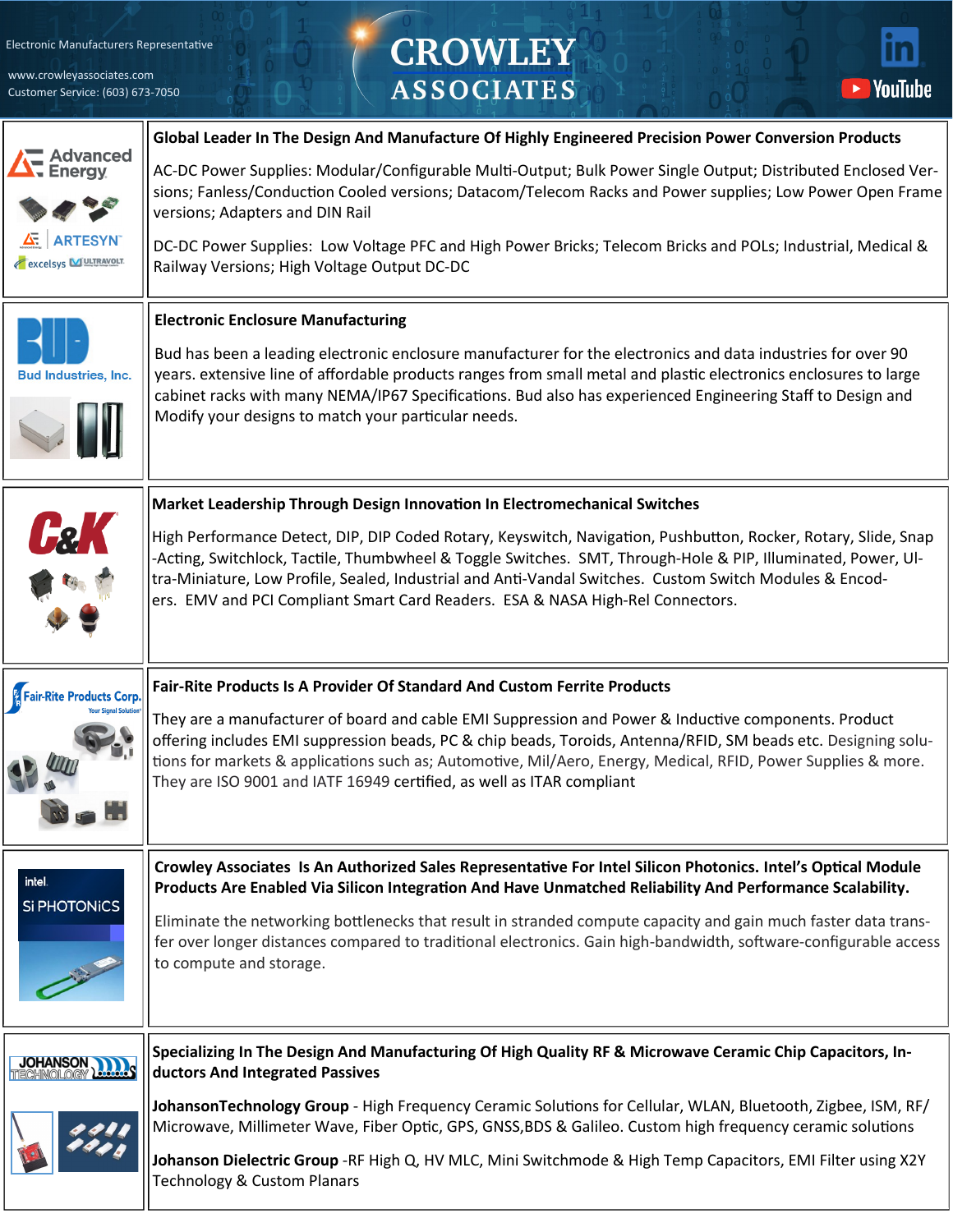[Electronic Manufacturers Representative](http://www.crowleyassociates.com/)

www.crowleyassociates.com Customer Service: (603) 673-7050

## **CROWLEY ASSOCIATES**